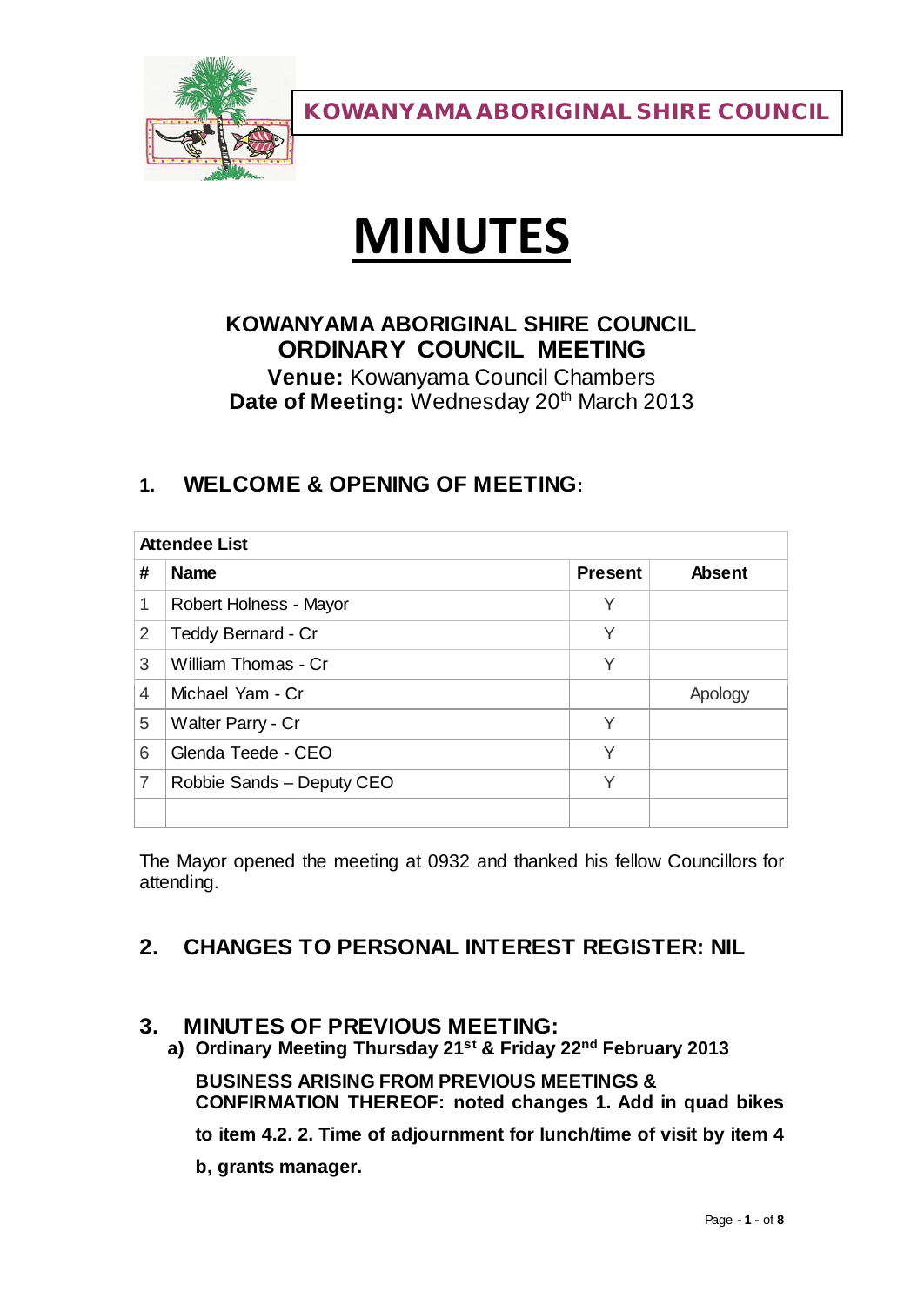

**Resolution 1 – 20th March 2013**

**Council resolve to adopt the Minutes of the Ordinary Meeting dated 21st/22nd February 2013, with noted changes as a true and correct record of Council Business.**

**Moved: Cr. Bernard Seconded: Cr. Parry Carried in full**

ACTION ITEM: CEO & D/CEO have Minutes placed on the Council Website.

#### **4. VISITORS**

4.1 NDRRA Program Manager, Bruce Gould – Submission Update: The Mayor invited Mr Gould into the meeting to discuss the current NDRRA program and Betterment Projects funded by QRA following Natural Disaster, TC Oswald in January 2013.

2012 NDRRA claim – outstanding: complete submission for town streets,will rollover to 2013 claim; culverts and floodways on Pormpuraaw Access road and one on Topsy Road; Landing Road 2013 NDRRA claim – Tenders and Specifications for these works are being completed now. Specifications for damage to Topsy Road Shelfo Road and Landing Road. Betterment proposal need to be completed by 16<sup>th</sup> April 2013.

ACTION ITEM: CEO & D/CEO to keep Council up to date on the progress of these projects.

#### **5. OFFICER REPORT/MEMOS**

5.1 AECOM – re: Kowanyama Town Planning Scheme Update: TABLED – Council after reviewing the tabled document resolved to adopt the Scheme.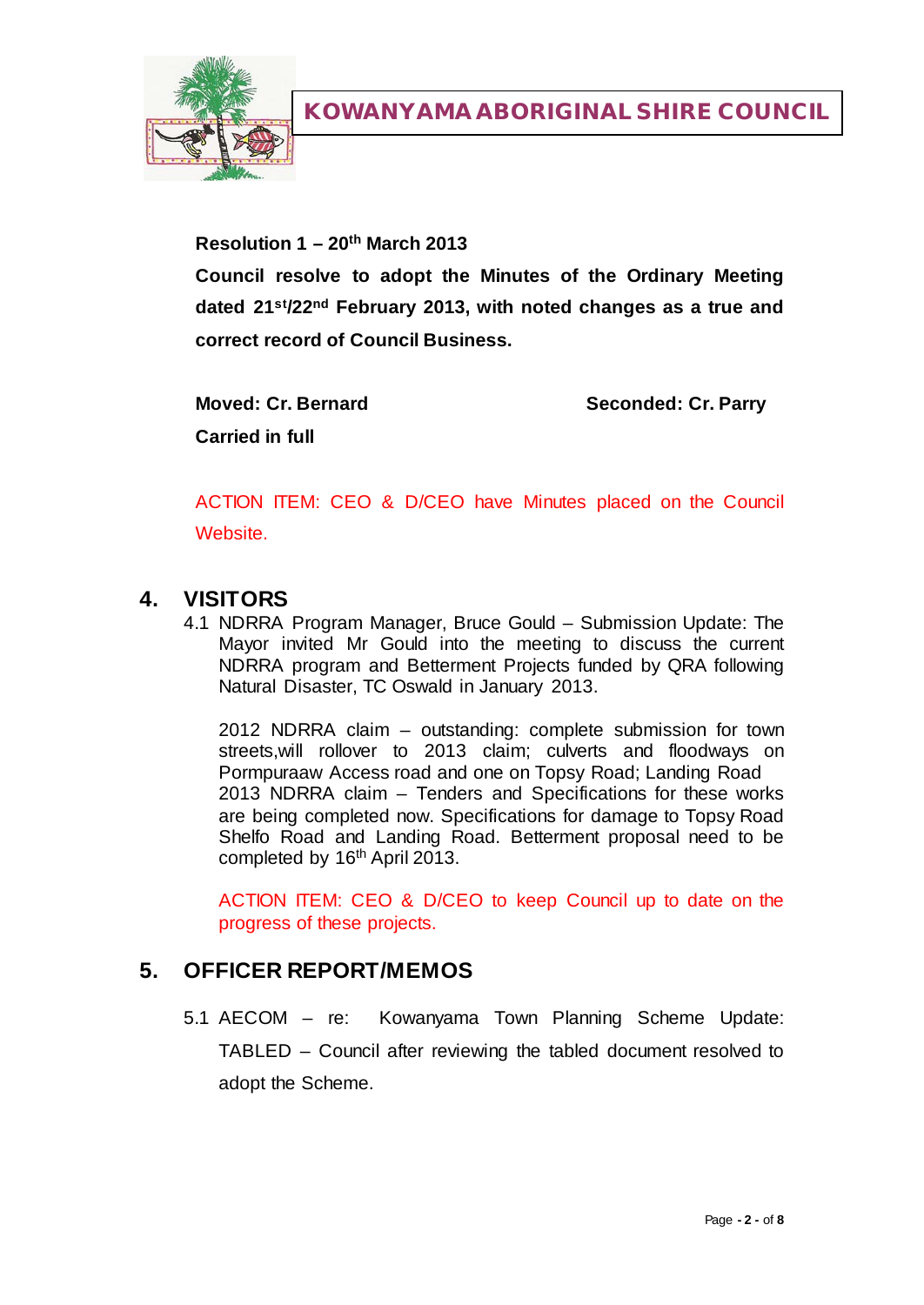

Resolution  $4 - 20$ <sup>th</sup> March 2013 Council resolve to:

- a) Submit the revised draft Kowanyama Aboriginal Shire Council Planning Scheme (volume 2 dated 14<sup>th</sup> March 2013) with changes under 8.5 (b) of Statutory Guidelines 02/12 – 'Making and amending local planning instruments' to the Minister of State Development, Infrastructure & Planning for a final State interest review; and
- b) Seek approval to adopt the proposed planning scheme and proceed to Step 10 (adoption) of Statutory Guideline 02/12 – 'making and amending local planning instruments'.

Moved: Cr. Bernard Seconded: Cr. Parry Carried in full

5.2 Electrician – re: Digital Set Top Boxes: TABLED – council discussed this item and decided to seek information from neighbouring shire's in regards to this item.

ACTION ITEM: CEO; D/CEO & Mayor to seek information in this regard from Govt. Departments and neighbouring Shires and report back to Council.

- 5.3 Doug Hasson: The Mayor invited into the Grants Manager into the meeting.
	- a. RJCP Update: DEEWAR has not released who the service provider will be. The Council needs to be prepared to move swiftly if they are awarded the RJCP contract in regards to establishing the relationship with our regional partner (Region 55 Pormpuraaw Community). Change Management Plan for the participants and staff.
	- b. Blue Cafe Update: discussed
	- c. Not for Profit Update: discussed Council decided to adopt the Constitution for Thonorr Than Ltd.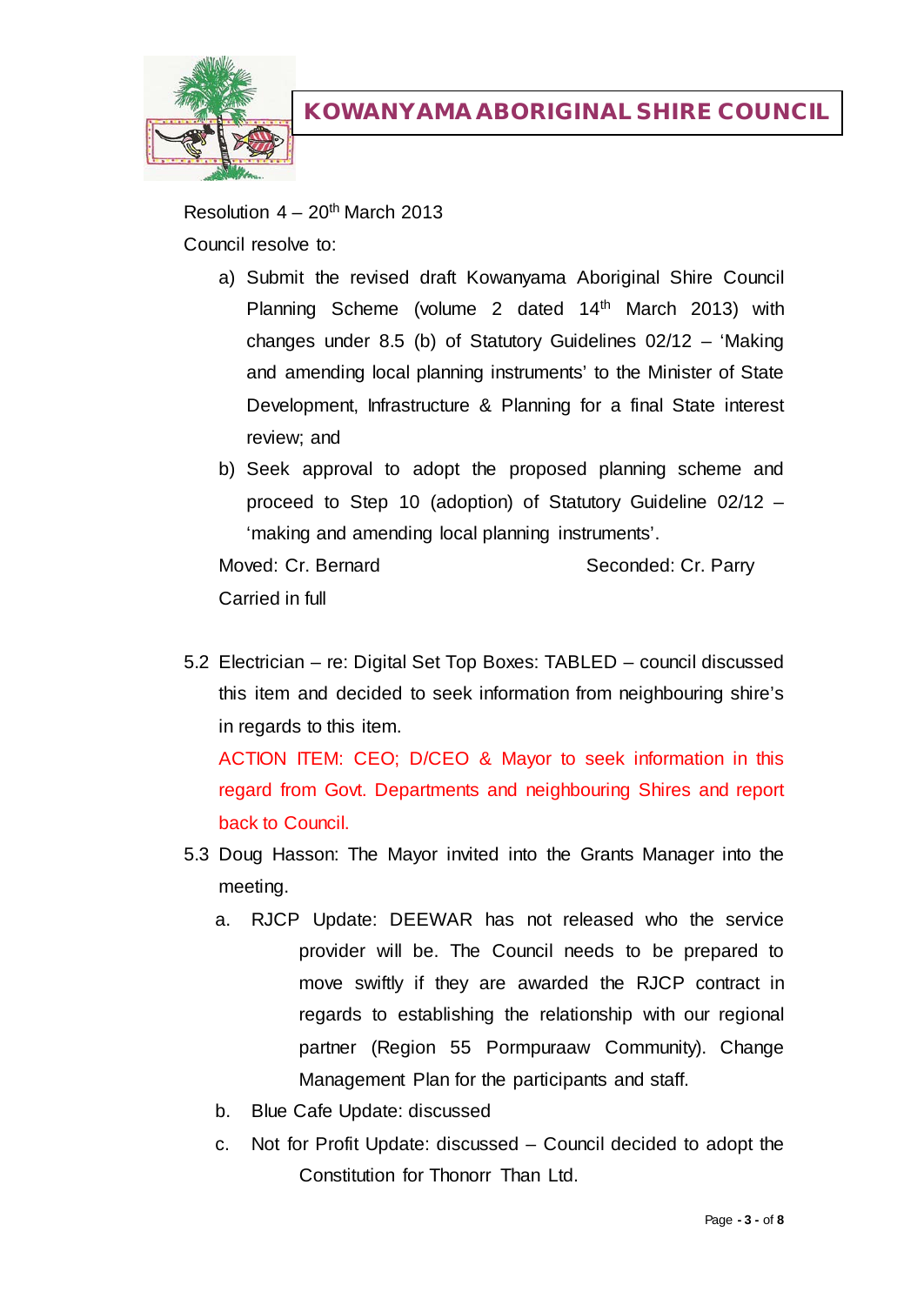

Resolution  $5 - 20$ <sup>th</sup> March 2013 Council resolve to adopt the Constitution for Thonorr Than Ltd as per the tabled document drafted by McDonnells Lawyers.

Moved: Cr. Thomas Seconded: Cr. Parry Carried in full

At this point the Mayor adjourned the meeting @ 1230 for Lunch. The Mayor re-opened the meeting @1345 and asked the CEO to proceed with the Agenda.

5.4 Ian McGilchrist - Quote for Point of Sale Software: TABLED – ACTION ITEM: CEO & D/CEO to review current Budget for funds to purchase this or a similar product. If current Budget constrains this purchase, CEO & D/CEO to apply for this in the 2013/14 Budget.

5.5 Tom Smith – Costs for Camp Establishment for Housing, Airport etc TABLED- Council decided to pass the following resolution.

Resolution  $3 - 20$ <sup>th</sup> March 2013

Council resolve to approve hire of a set of donga's as per the recommendations of the Building Manager as per the tabled document.

Carried in full

Moved: Cr. Parry Seconded: Cr. Bernard

ACTION ITEM: CEO & D/CEO to forward resolution to Building Manager to progress.

# **6. CORRESPONDENCE**

6.1 **Letter from David G Hannay (Solicitor)** re: Bread Oven: TABLED – Council accepts this offer.

ACTION ITEM: CEO & D/CEO to ensure that all equipment is in running order and safe. Also to send a thank you note to person who assisted Council to acquire this equipment.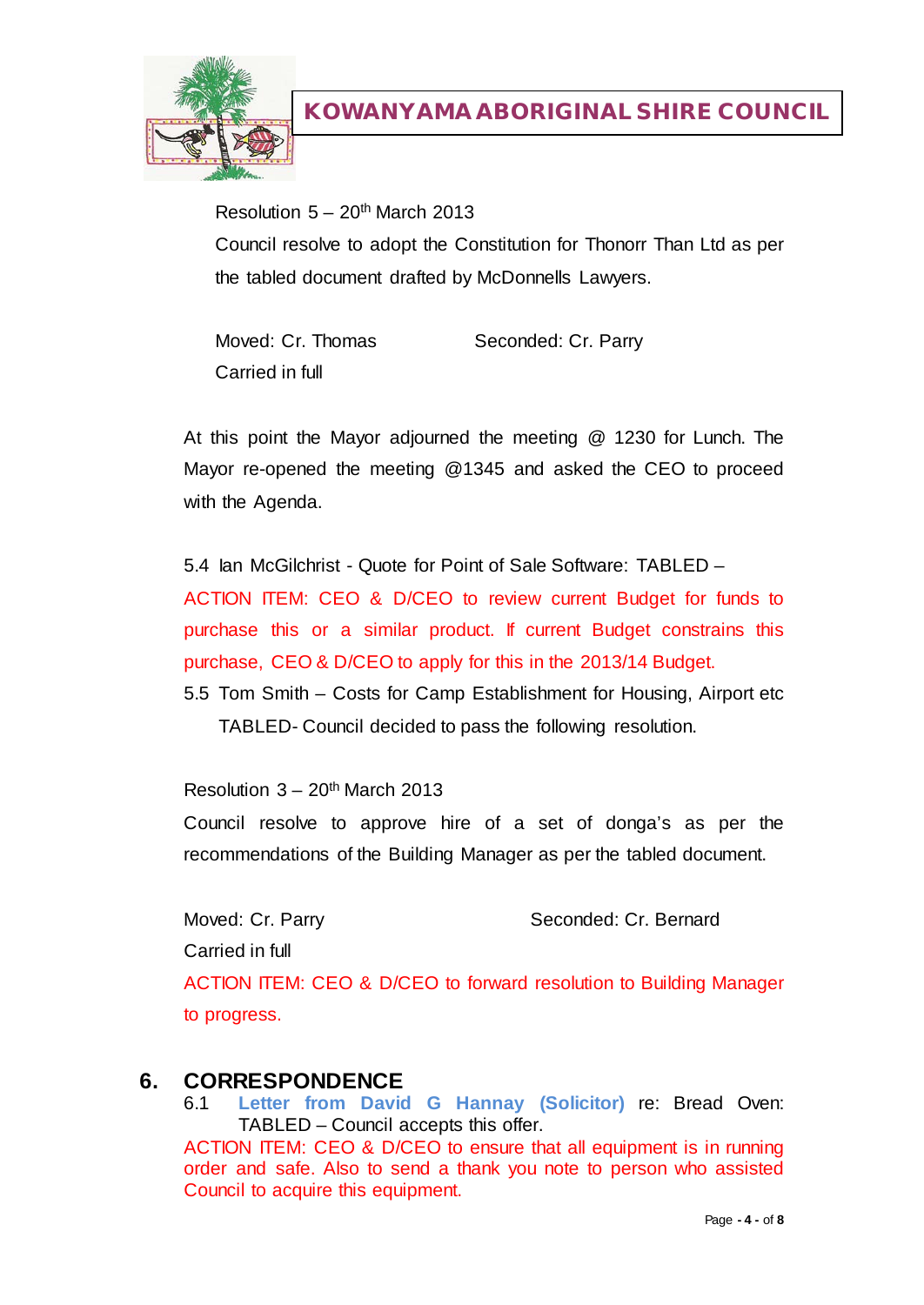

- 6.2 **Letter from Queensland Police** Service re: Provision of Telstra Displan in Kowanyama: TABLED -
- 6.3 **Letter from Qld Reconstruction Authority** re: NDRRA Submission January 2013 Event: TABLED
- 6.4 **Letter from Dept. of Environment & Heritage Protection** re: Changes to the Environmental Protection Act 1994: TABLED
- 6.5 **Letter from the Dept of Environment & Heritage Protection** re: Changes to the Environmental Protection Act 1994 (EP Act): TABLED
- 6.6 **Letter from Dept of Natural Resources & Mines** re: Proposed Amendments to Current Restrictions and Conditions of Leasing Trust Land: TABLED
- 6.7 **Letter from Hon David Crisafulli MP** re: Negotiated Betterment Arrangements: TABLED
- 6.8 **Letter from Dept of Natural Resources & Mines** re: Cleaning Up Waterways affected by Natural Disasters: TABLED
- 6.9 **Letter from Qld Local Govt Grants** Commission re: Proposed Visits to Councils: TABLED
- 6.10 **Letter from the Dept of Health & Ageing** re: Recent Changes to the *A New Tax System (GST) Act 1999: TABLED*
- 6.11 **Letter from Attorney-General** re: Response to Letter regarding Native Title Respondent Funding Scheme: TABLED
- 6.12 **Letter from LGMA** re: Support for Angel Flight: TABLED ACTION ITEM: CEO & D/CEO to inform LGMA in regards to donations being made from one of the NFP organisations within Kowanyama.
- 6.13 **Email from Mobile Mechanic** re: Mobile Mechanic Services: TABLED ACTION ITEM: CEO & D/CEO to seek further advise from the
- sender. 6.14 **Letter from Government** House re: Visit from Governor 28th May: TABLED
- 6.15 **Letter from Abm Elgoring Ambung to Cattle Co.** re: Request for information: TABLED ACTION ITEM: D/CEO to provide this information as required to the sender ASAP.
- 6.16 **Letter from Gasson Teddy** re: Accommodation: TABLED ACTION ITEM: CEO & D/CEO to forward to Mens Group for consideration.
- 6.17 **Letter from Michael Yamm dated 11/12/2012** re: Apology for December Council Meeting: TABLED & Noted.
- 6.18 **Email from Qld Audit Office** re: Reporting Losses to the Auditor General: TABLED ACTION ITEM: CEO & D/CEO to ensure this regulation is adhered too.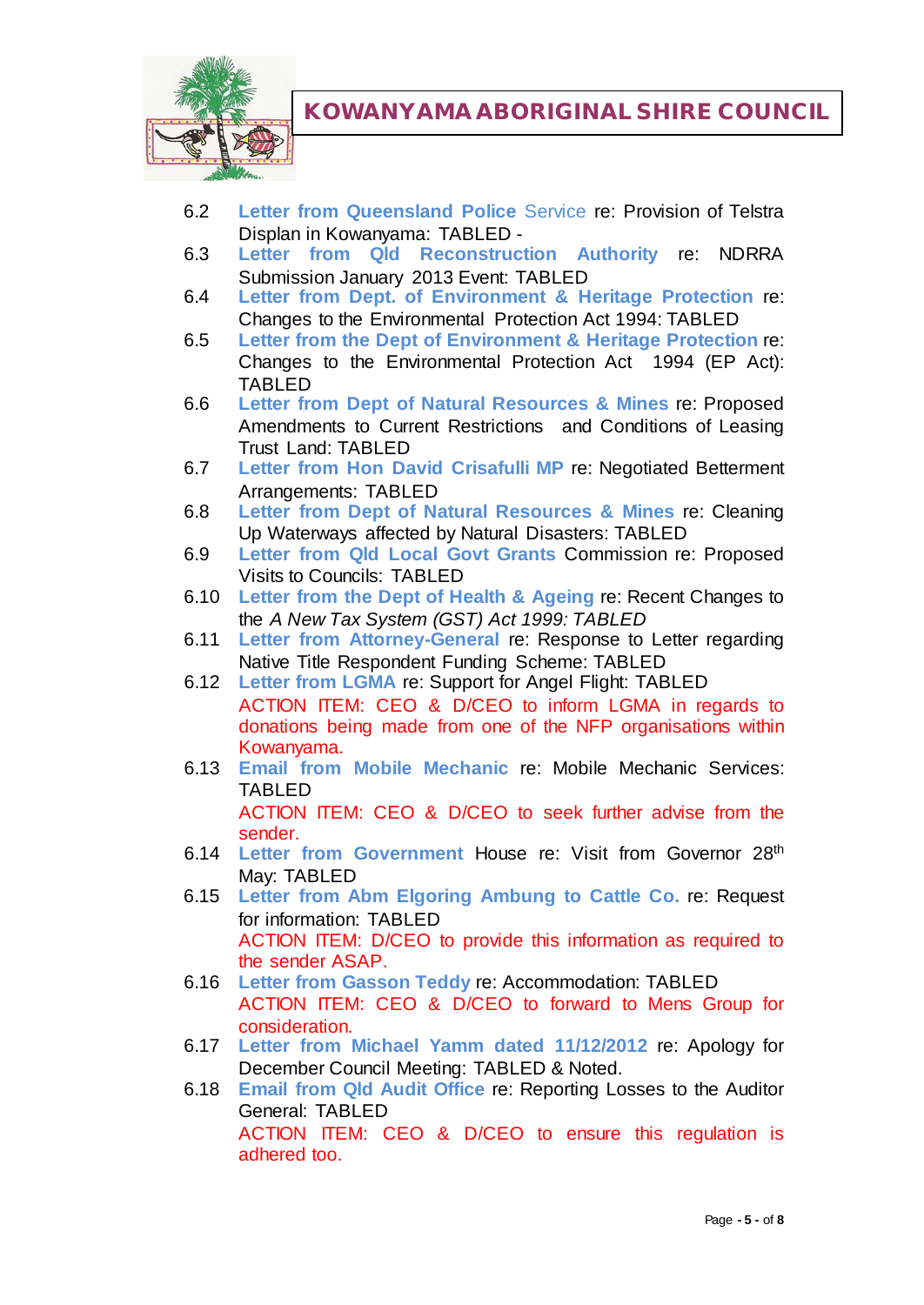

6.19 **Letter from Lillian Raymond:** TABLED – Council were informed that the Building Manager is aware of this issue and will have this item replaced.

ACTION ITEM: CEO & D/CEO to ensure this item is replaced.

6.20 **Letter from ROCCY** re: Paper on Welfare Reform: TABLED **:** TABLED – Council decided to pass the following resolution to approve this item.

Resolution 2 20th March 2013

Council resolve to approve the disposal of Council items (refer to Ordinary Meeting 21/22 February 2013; resolution 6) by dms davlan as per fee proposal of the tabled document.

Carried in full

Moved: Cr. Parry seconded: Cr. Thomas

The called an adjournment at 1125 for a short break. The Mayor restarted the meeting @ 1145. He asked the CEO to proceed with the Agenda (refer item 5.3)

6.21 **Letter from Natural Resources & Mines re:** Reconfiguring Roads: TABLED

RESOLUTION  $6 - 20$ <sup>th</sup> March 2013

Council as Local Government resolves to accept plans DP224321 and DP252503 showing the roads to be closed and roads to be opened and new location of the roads in Kowanyama Aboriginal Shire. Council also resolves to accept any land administration actions incidental to, and necessary to facilitate lodgement and registration of the plan.

Resolution 6 has immediate effect as of 20/03/2013

Carried in full

Moved: Cr. Thomas Seconded: Cr. Bernard

RESOLUTION  $7 - 20$ <sup>th</sup> March 2013 Council as Trustee resolves to accept plans DP224321 and DP252503 showing the roads to be closed and roads to be opened and new location of the roads in Kowanyama Aboriginal Shire. Council also resolves to accept any land administration actions incidental to, and necessary to facilitate lodgement and registration of the plan.

Resolution 7 has immediate effect as of 20/03/2013

Carried in full

Moved: Cr. Parry Seconded: Cr. Thomas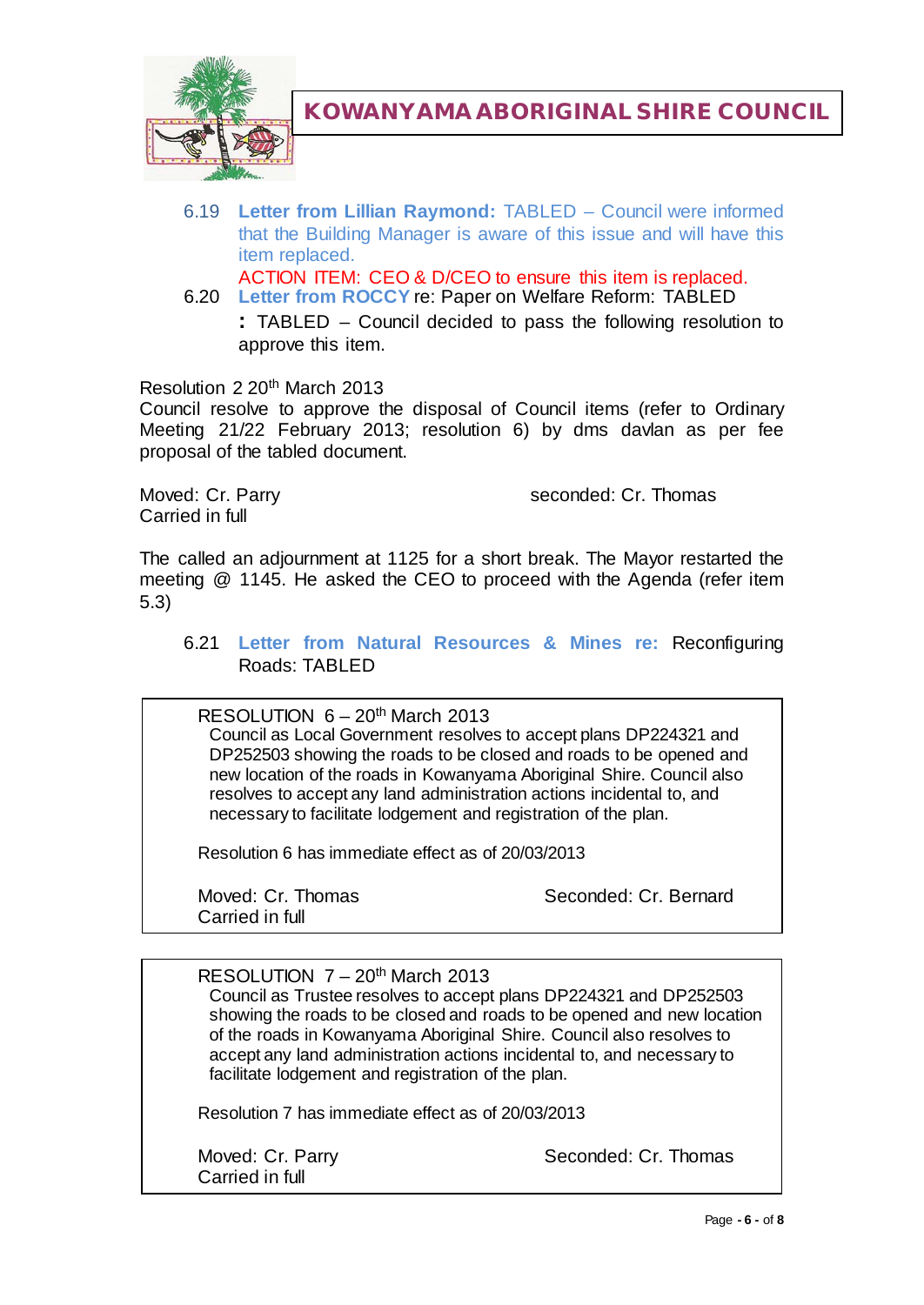

## **7. GENERAL BUSINESS**

- a) CEO Succession Planning for Cairns Office: The CEO informed the Council of an update on the Succession Plan.
	- 1) Payroll Clerk Trainer now identified and receiving training on the payroll system.
	- 2) Payroll Trainee position now shortlisted and will be finalised by end of Month.
	- 3) Accountant Position now recruited and will start mid April.
	- 4) Kowanyama Council Office now reconfigured for the increase in staff numbers. New Business equipment for positions purchased and located in the new Office space.
	- 5) Receptionist position is currently being reviewed.
- b) DCEO Outstanding Action Items: TABLED
- c) Operational Plan: TABLED Council noted any changes.
- d) Purposes Deed: TABLED Council acknowledges the efforts of all Council staff and lawyers involved in the process.
- e) Costing for Saturday Arrivals Westwing Aviation Services: TABLED
- f) Lease Thomas Hudson No payment: Council discussed the tabled document and decided to: TABLED – The Council reviewed the tabled document and decided to seek a meeting with Council Lawyers to discuss this Lease.
- g) Revised Position Descriptions: TABLED:
- h) Organisational Chart: TABLED the CEO informed the Mayor that the proposed changes to Organisational Chart will be discussed at a future meeting.
- i) DISCUSSION Fencing around Lot Kowanyama St. Council does approve of this type of fence, due to the height. The fence must remain consistent with the type of fencing of Community housing.
- j)

IN CAMERA: Discussion in regards to Airport Admin Manager Position.